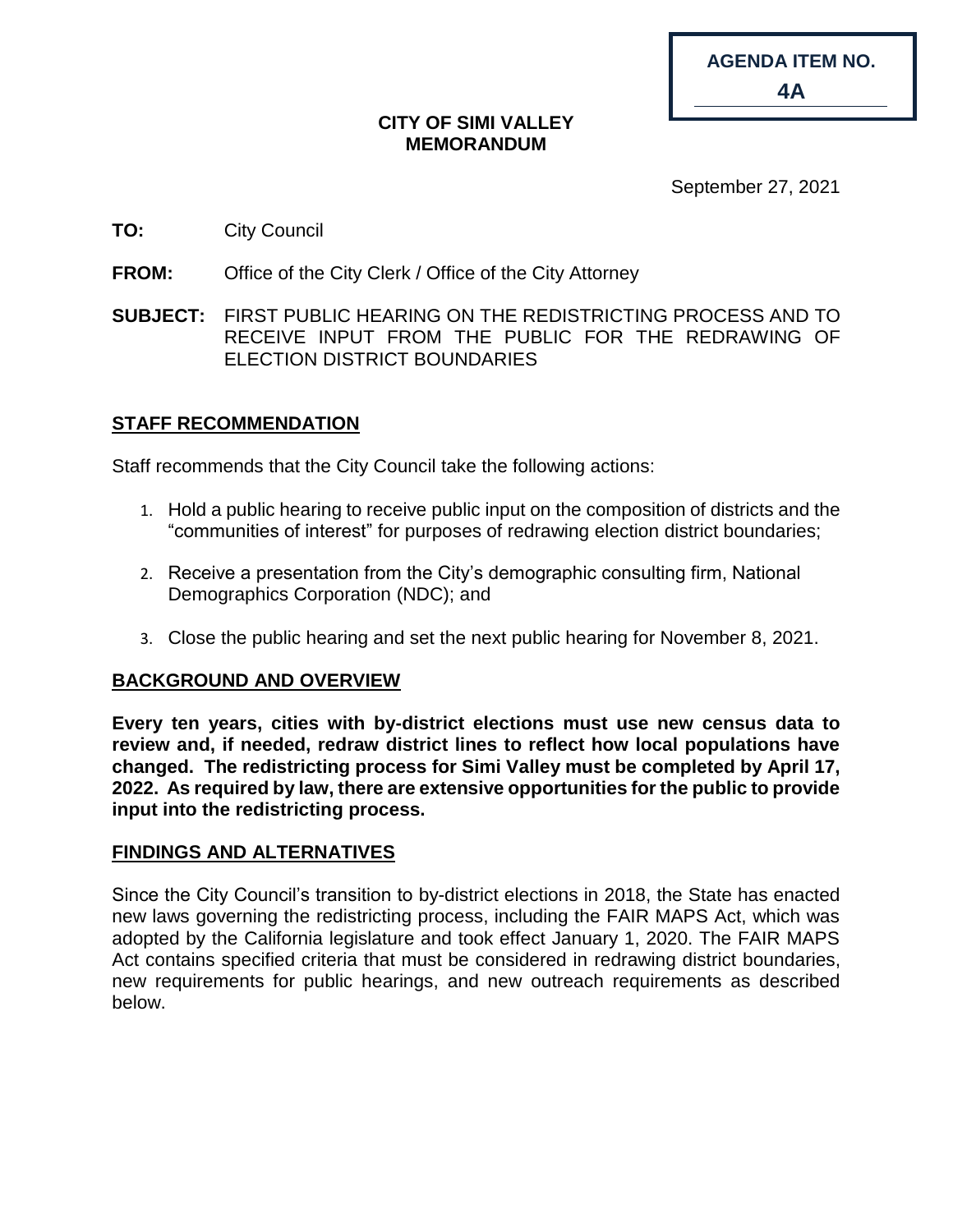In accordance with the FAIR MAPS Act, the City Council shall draw and adopt boundaries using the following criteria in the listed order of priority (Elections Code 21601(b),(c):

- 1. Comply with the federal requirements of equal population and the Federal Voting Rights Act (FVRA)
- 2. Geographically contiguous
- 3. Undivided neighborhoods and "communities of interest" (socio-economic geographic areas that should be kept together)
- 4. Easily identifiable boundaries
- 5. Compact (do not bypass one group of people to get to a more distant group of people)
- 6. Shall not favor or discriminate against a political party

Once the prioritized criteria are met, other traditional districting principles can be considered, such as:

- 1. Minimize the number of voters delayed from voting in 2022 to 2024
- 2. Respect voters' choices / continuity in office
- 3. Future population growth

#### *Overview of the Process*

Pursuant to Elections Code Section 21607.1, the City must hold at least four public hearings that enable community members to provide input on the drawing of district maps:

- At least one hearing must occur before the City draws draft maps
- At least two hearings must happen after the drawing of draft maps
- The fourth hearing can happen either before or after the drawing of draft maps
- City staff or consultants may hold a public workshop instead of one of the required public redistricting hearings

To increase the accessibility of these hearings, cities must take the following steps:

- At least one hearing must occur on a Saturday, Sunday, or after 6 p.m. on a weekday
- If a redistricting hearing is consolidated with another local government meeting, the redistricting hearing portion must begin at a pre-designated time
- Local public redistricting hearings should be made accessible to people with disabilities

**This September 27th, 2021 hearing is the first of four required hearings.** The purpose of this public hearing is focused on receiving public comment and input regarding communities of interest and other local factors that should be considered while drafting district maps. A *community of interest* under the Elections Code (Section 21601(c)) is defined as "a population that shares common social or economic interests that should be included within a single district for purposes of its effective and fair representation."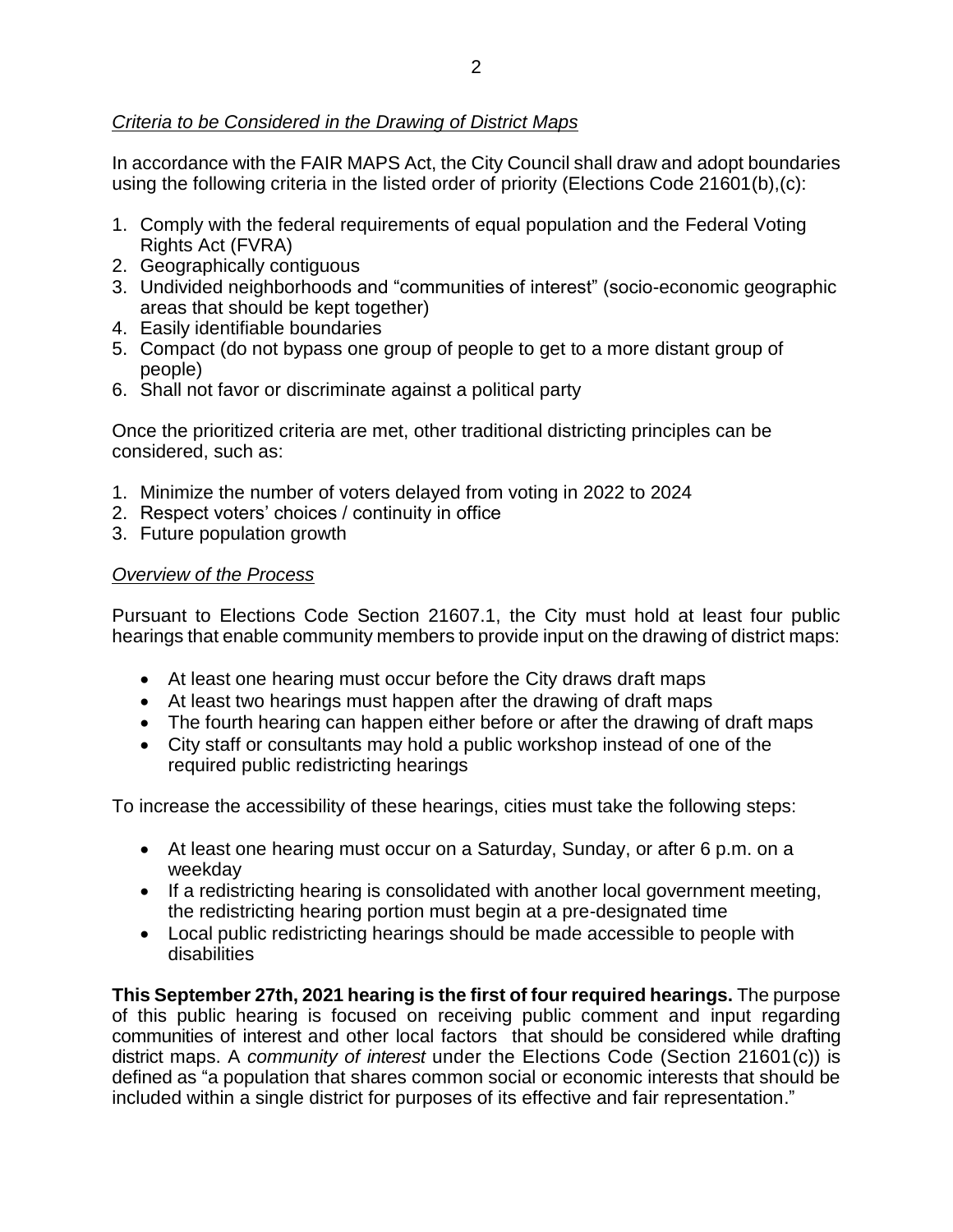Possible features defining community of interest might include, but are not limited to:

- 1. School attendance areas;
- 2. Natural dividing lines such as major roads, hills, or highways;
- 3. Areas around parks and other neighborhood landmarks;
- 4. Common issues, neighborhood activities, or legislative/election concerns; and
- 5. Shared demographic characteristics, such as:
	- Similar levels of income, education, or linguistic insolation;
	- Languages spoken at home; and
	- Single-family and multi-family housing unit areas.

At this first hearing, the City's demographer, NDC, will present an overview of the redistricting process and requirements, mapping tools that will be forthcoming for the public to use, and a demographic summary of the current council districts based on 2020 Census population data.

## *Public Outreach and Engagement and Next Steps*

In order to increase public awareness and participation in the redrawing of election district boundaries, in addition to its standard outreach channels, the City will also be launching a webpage dedicated to the process to provide residents with a central information point. Staff reports, presentations, and other informational resources will be posted to this page, and a press release will be issued to make residents aware of this resource. This page will also be used to publish district maps submitted for consideration.

In addition to the four public hearings required by law, a separate Community Workshop has been scheduled for October 9<sup>th</sup> 2021 to provide the public with an additional opportunity to participate and learn how to use the mapping tools. The City's demographer, NDC, will attend all meetings to facilitate the public engagement process.

The following is a schedule of the redistricting process:

| <b>August 23, 2021</b>    | Informational presentation on the redistricting process and                  |
|---------------------------|------------------------------------------------------------------------------|
|                           | direction on the use of a commission to establish the district               |
|                           | boundaries                                                                   |
| <b>September 27, 2021</b> | 1 <sup>st</sup> Public Hearing: input on "Communities of Interest"; overview |
|                           | of process, Demographic Summary                                              |
| <b>October 9, 2021</b>    | Community Workshop: Mapping tools and "Communities of                        |
| (Saturday, time TBD)      | Interest" discussion (NDC & Staff)                                           |
| <b>November 8, 2021</b>   | 2 <sup>nd</sup> Public Hearing: Draft maps presented; Council selects        |
|                           | focus maps and may request revisions                                         |
| <b>December 20, 2021</b>  | 3rd Public Hearing: Review of revised maps/may request                       |
|                           | revisions and Introduction of first reading of an ordinance                  |
| <b>January 24, 2022</b>   | 4 <sup>th</sup> Public Hearing: Second reading of ordinance and adoption     |
|                           | of final map                                                                 |